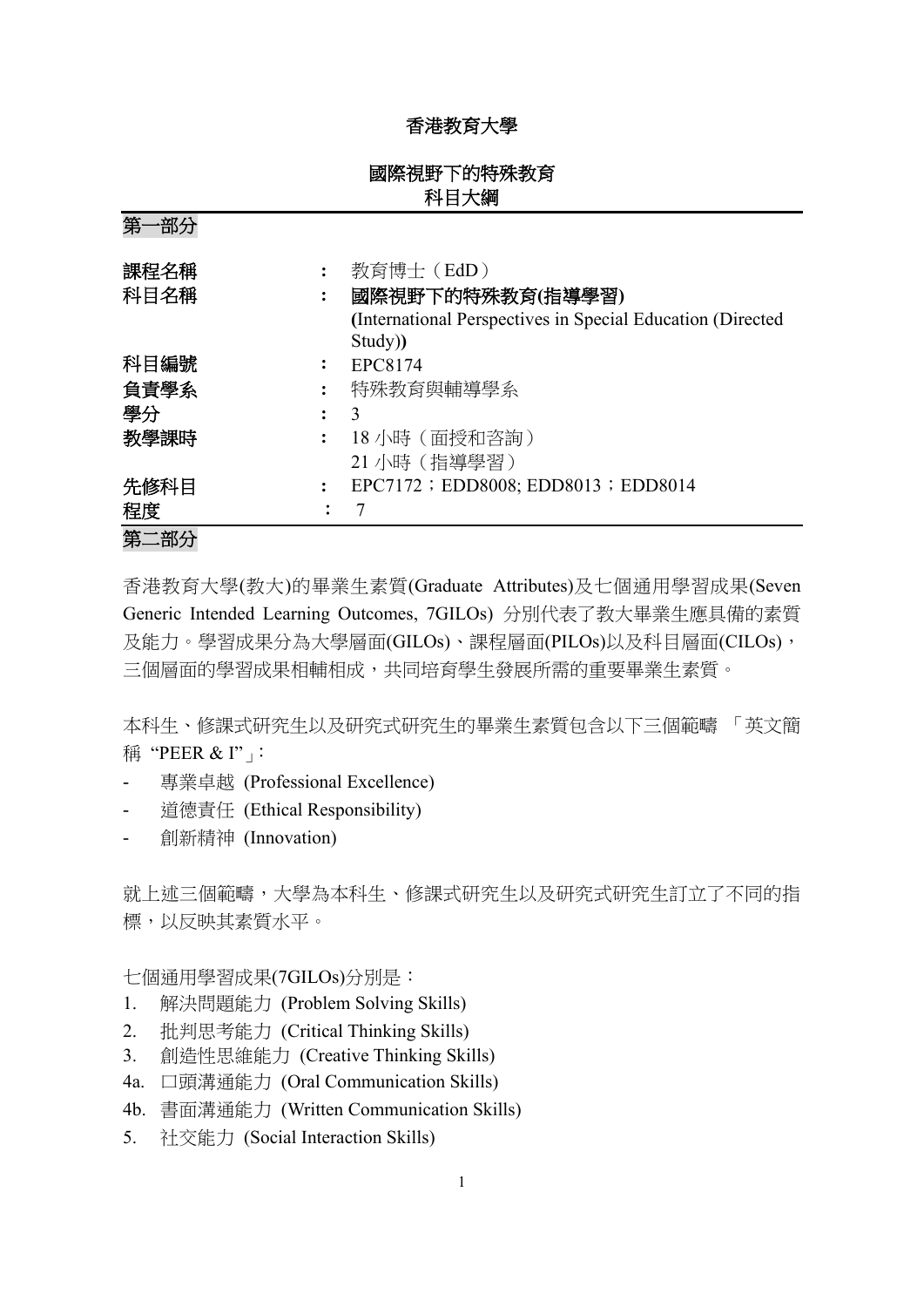- 6. 倫理決策 (Ethical Decision Making)
- 7. 全球視野 (Global Perspectives)

## **1.** 科目概要

本課程會通過研究至少一個國家轄區的特殊教育需求,引領學生進行詳細精深的 學術探討。課程能夠促使學生批判性地反思有關特殊教育的國際發展,以及為本 地化實踐提供支援的重要議題。課程重點是辨識某一地區的政策和實踐,並評估 應用於支援有特殊教育需求的學生的模型範圍。按預期計劃,課程將盡可能安排 一次前往訪問國的考察學習。

### **2.** 預期學習成果

成功完成本課程後,學生應能夠:

- 成果一:批判性地闡明新興理念和關鍵的全球化原則,從而支援在至少一個國際 管轄區內具有特殊教育需求的學習者,以及提供和干預策略;
- 成果二:通過從促進有特殊教育需求兒童學習的有效性的本地化實踐角度,批判 性地分析國際體系以比較觀點。
- 成果三:展現出對影響系統性變化的主要議題的批判性反思能力;
- 成果四:辨識影響特殊教育教育支援的社會文化議題;
- 成果五:拓寬理解國際教育系統、專家和主流學校在為所有學生提供適當教育機 會方面的作用和責任。

## **3.** 內容、預期學習成果及教與學活動

| 教授内容            | 預期學習       | 教與學活動      |
|-----------------|------------|------------|
|                 | 成果 (CILOs) |            |
| 有關特殊教育的國際觀點     | 成果一        | 小型講座、討論、展示 |
|                 | 成果二        |            |
|                 | 成果四        |            |
|                 | 成果五        |            |
| 在至少一種國際背景下的有關特殊 | 成果一        | 小型講座、討論、展示 |
| 教育發展的背景和文化議題    | 成果二        |            |
|                 | 成果四        |            |
|                 | 成果五        |            |
| 對所選國家內特殊教育背景及其與 | 成果一        | 小型講座、討論、展示 |
| 融合教育的關係的分析及合理性判 | 成果二        |            |
| 定               | 成果三        |            |
|                 | 成果四        |            |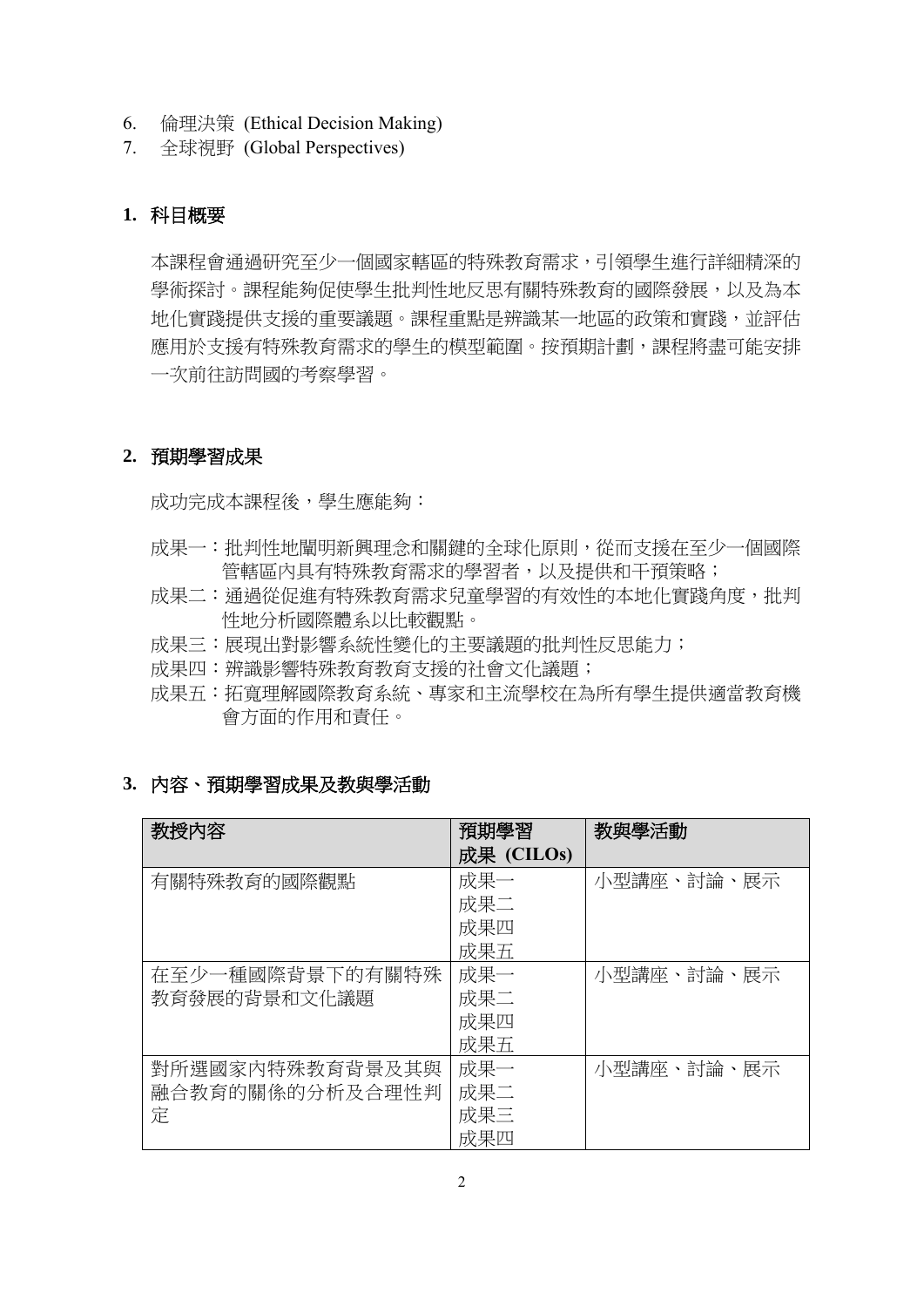|                 | 成果五 |                |
|-----------------|-----|----------------|
| 辨識在不同社會文化系統中解決特 | 成果- | 小型講座、討論、<br>展示 |
| 殊教育問題的國際政策和實踐   | 成果二 |                |
|                 | 成果三 |                |
|                 | 成果四 |                |
|                 | 成果五 |                |

### **4.** 評核

| 評核課業                  | 所佔比重    | 預期學習<br>成果<br>(CILOs) |
|-----------------------|---------|-----------------------|
| (一)在至少一種國家背景下,批判性地審閱系 | $100\%$ | 成果一                   |
| 統性政策、支援方案和實踐,以支援某一    |         | 成果二                   |
| 特殊教育領域的學生。 準備一篇適合在    |         | 成果三                   |
| 學術期刊上發表的論文。           |         | 成果四                   |
| 「總計 3000-4000 字 )     |         | 成果五                   |

#### **5.** 指定教科書

無

### **6.** 推薦書目

- Bagley, C., Jha, M. M., & Verma, G. K. (2007). *International perspectives on educational diversity and inclusion: Studies from America, Europe and India*. London, England: Routledge.
- Forlin, C., & Lian, M-G. J. (Eds.) (2008). *Reform, Inclusion & Teacher Education: Towards a New Era of Special Education in the Asia-Pacific Region*. Abingdon: Routledg
- Norwich, B. (2008). *Dilemmas of difference, inclusion and disability: International perspectives and future directions*. London: Routledge.
- O'Neill, T., & Zinga, D. (2008). *Children's rights: Multidisciplinary approaches to participation and protection*. Toronto Ont.: University of Toronto Press.
- Price, K. M., & Nelson, K. L. (2007). *Planning effective instruction : diversity responsive methods and management (3rd ed.).* Belmont, Calif. : Thomson/Wadsworth.
- Riggs, E. G., & Gholar, C. R. (2009). *Strategies that promote student*

*engagement: Unleashing the desire to learn (2nd ed.).* Thousand Oaks,